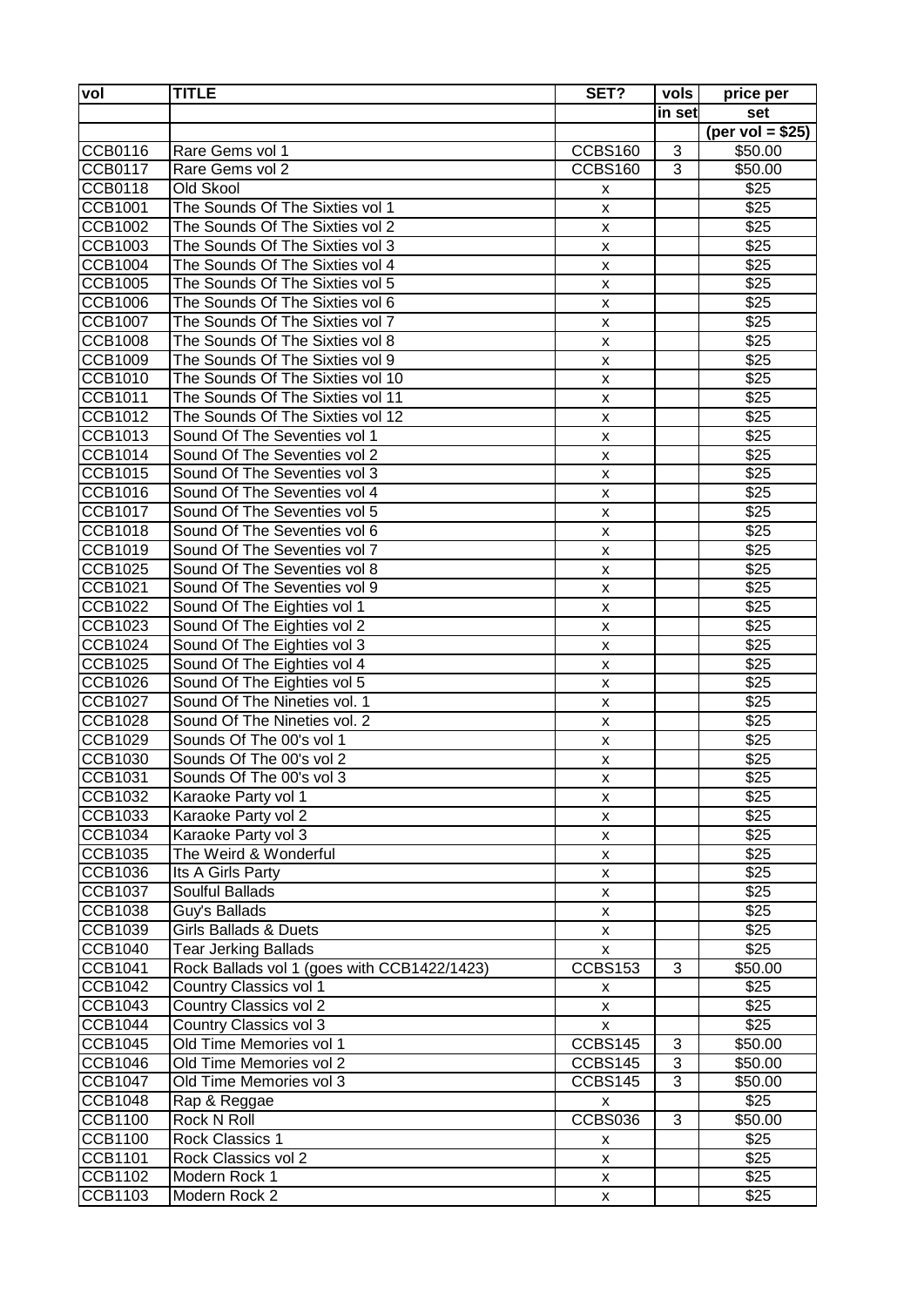| <b>CCB1104</b>                   | Rare Rock Gems                                   | x                       |                 | \$25                 |
|----------------------------------|--------------------------------------------------|-------------------------|-----------------|----------------------|
| <b>CCB1105</b>                   | <b>After The Beatles</b>                         | $\pmb{\mathsf{x}}$      |                 | \$25                 |
| <b>CCB1106</b>                   | Ladies With Attitude                             | $\pmb{\mathsf{X}}$      |                 | \$25                 |
| <b>CCB1107</b>                   | <b>Girls With Attitude</b>                       | $\pmb{\mathsf{x}}$      |                 | $\sqrt{25}$          |
| <b>CCB1108</b>                   | <b>Chicks RnB Ballads</b>                        | $\pmb{\mathsf{X}}$      |                 | \$25                 |
| <b>CCB1065</b>                   | <b>Ladies Grooves</b>                            | $\pmb{\mathsf{x}}$      |                 | \$25                 |
| <b>CCB1060</b>                   | Soul Girls                                       | X                       |                 | $\overline{$}25$     |
| CCB1061                          | <b>Ladies Power Ballads</b>                      | X                       |                 | \$25                 |
| <b>CCB1062</b>                   | <b>Guys Grooves</b>                              | X                       |                 | $\overline{$}25$     |
| CCB1063                          | <b>Guys Power Ballads</b>                        | X                       |                 | $\sqrt{$25}$         |
| CCB1064                          | Best Loved Duets vol 1 (goes with CCB1381)       | CCBS142                 | 3               | \$50.00              |
| <b>CCB1065</b>                   | Best Loved Duets vol 2 (goes with CCB1381)       | CCBS142                 | 3               | \$50.00              |
| <b>CCB1066</b>                   | Girl & Girl Duets                                | x                       |                 | \$25                 |
| <b>CCB1067</b>                   | Fun Pop Duets                                    | X                       |                 | \$25                 |
| <b>CCB1068</b>                   | Country Duets vol 1 (goes with CCB1382)          | CCBS143                 | 3               | \$50.00              |
| <b>CCB1069</b>                   | Country Duets vol 2 (goes with CCB1382)          | CCBS143                 | $\overline{3}$  | \$50.00              |
| <b>CCB1070</b>                   | <b>Urban Collaborations 1</b>                    |                         |                 | \$25                 |
| <b>CCB1071</b>                   | <b>Urban Collaborations 2</b>                    | X<br>$\pmb{\mathsf{x}}$ |                 | \$25                 |
| <b>CCB1072</b>                   | <b>Urban Collaborations 3</b>                    |                         |                 | \$25                 |
| CCB1073                          | <b>Urban Collaborations 4</b>                    | x                       |                 | $\overline{$}25$     |
| <b>CCB1074</b>                   | <b>Urban Collaborations 5</b>                    | X<br>$\pmb{\times}$     |                 | $\overline{$25}$     |
| <b>CCB1075</b>                   | Ultimate Country Add On vol 1                    | <b>CCBS007</b>          | 6               | \$95.00              |
| <b>CCB1076</b>                   | Ultimate Country Add On vol 2                    | CCBS007                 | 6               | \$95.00              |
| <b>CCB1077</b>                   | Ultimate Country Add On vol 3                    | CCBS007                 | $\overline{6}$  | \$95.00              |
| <b>CCB1078</b>                   | Ultimate Country Add On vol 4                    | CCBS007                 | 6               | \$95.00              |
| <b>CCB1079</b>                   | Ultimate Country Add On vol 5                    | CCBS007                 | 6               | \$95.00              |
| <b>CCB1080</b>                   | Ultimate Country Add On vol 6                    | CCBS007                 | $\overline{6}$  | \$95.00              |
| CCB1081                          |                                                  | CCBS005                 | 10              | \$155.00             |
|                                  | Ultimate Country vol 1                           |                         | 10              |                      |
| <b>CCB1082</b><br><b>CCB1083</b> | Ultimate Country vol 2<br>Ultimate Country vol 3 | CCBS005<br>CCBS005      | $\overline{10}$ | \$155.00<br>\$155.00 |
| <b>CCB1084</b>                   | Ultimate Country vol 4                           | CCBS005                 | 10              | $\overline{$}155.00$ |
| <b>CCB1085</b>                   | Ultimate Country vol 5                           | CCBS005                 | 10              | \$155.00             |
| <b>CCB1086</b>                   | Ultimate Country vol 6                           | CCBS005                 | 10              | \$155.00             |
| <b>CCB1087</b>                   | Ultimate Country vol 7                           | CCBS005                 | 10              | \$155.00             |
| <b>CCB1088</b>                   | Ultimate Country vol 8                           | CCBS005                 | 10              | $\overline{$}155.00$ |
| <b>CCB1095</b>                   | Ultimate Country vol 9                           | CCBS005                 | 10              | \$155.00             |
| CCB1090                          | Ultimate Country vol 10                          | CCBS005                 | 10              | \$155.00             |
| CCB1091                          | Country Gals Hot 100 half set A vol 1            | CCBS001A                | 3               | \$50.00              |
| <b>CCB1091</b>                   | Country Gals Hot 100 vol 1 (6 vol set)           | CCBS002                 | 6               | \$95.00              |
| CCB1092                          | Country Gals Hot 100 half set A vol 2            | CCBS001A                | $\mathbf{3}$    | \$50.00              |
| <b>CCB1092</b>                   | Country Gals Hot 100 vol 2 (6 vol set)           | CCBS002                 | 6               | \$95.00              |
| CCB1093                          | Country Gals Hot 100 half set A vol 3            | CCBS001A                | $\mathbf{3}$    | \$50.00              |
| CCB1093                          | Country Gals Hot 100 vol 3 (6 vol set)           | CCBS002                 | $\,6$           | \$95.00              |
| <b>CCB1094</b>                   | Country Gals Hot 100 half set B vol 1            | CCBS001B                | $\sqrt{3}$      | \$50.00              |
| <b>CCB1094</b>                   | Country Gals Hot 100 vol 4 (6 vol set)           | CCBS002                 | $\overline{6}$  | \$95.00              |
| <b>CCB1095</b>                   | Country Gals Hot 100 half set B vol 2            | CCBS001B                | 3               | \$50.00              |
| <b>CCB1095</b>                   | Country Gals Hot 100 vol 5 (6 vol set)           | CCBS002                 | 6               | \$95.00              |
| <b>CCB1096</b>                   | Country Gals Hot 100 half set B vol 3            | CCBS001B                | 3               | \$50.00              |
| <b>CCB1096</b>                   | Country Gals Hot 100 vol 6 (6 vol set)           | CCBS002                 | 6               | \$95.00              |
| <b>CCB1097</b>                   | Country Guys Hot 100 half set A vol 1            | CCBS003A                | 3               | \$50.00              |
| <b>CCB1097</b>                   | Country Guys Hot 100 vol 1 (6 vol set)           | CCBS004                 | $\overline{6}$  | \$95.00              |
| <b>CCB1098</b>                   | Country Guys Hot 100 half set A vol 2            | CCBS003A                | 3               | \$50.00              |
| <b>CCB1098</b>                   | Country Guys Hot 100 vol 2 (6 vol set)           | CCBS004                 | 6               | \$95.00              |
| <b>CCB1099</b>                   | Country Guys Hot 100 half set A vol 3            | CCBS003A                | 3               | \$50.00              |
| <b>CCB1099</b>                   | Country Guys Hot 100 vol 3 (6 vol set)           | CCBS004                 | 6               | \$95.00              |
| CCB1100                          | Country Guys Hot 100 half set B vol 1            | CCBS003B                | 3               | \$50.00              |
| <b>CCB1100</b>                   | Country Guys Hot 100 vol 4 (6 vol set)           | CCBS004                 | 6               | \$95.00              |
| CCB1101                          | Country Guys Hot 100 half set B vol 2            | CCBS003B                | 3               | \$50.00              |
| CCB1101                          | Country Guys Hot 100 vol 5 (6 vol set)           | CCBS004                 | 6               | \$95.00              |
|                                  |                                                  |                         |                 |                      |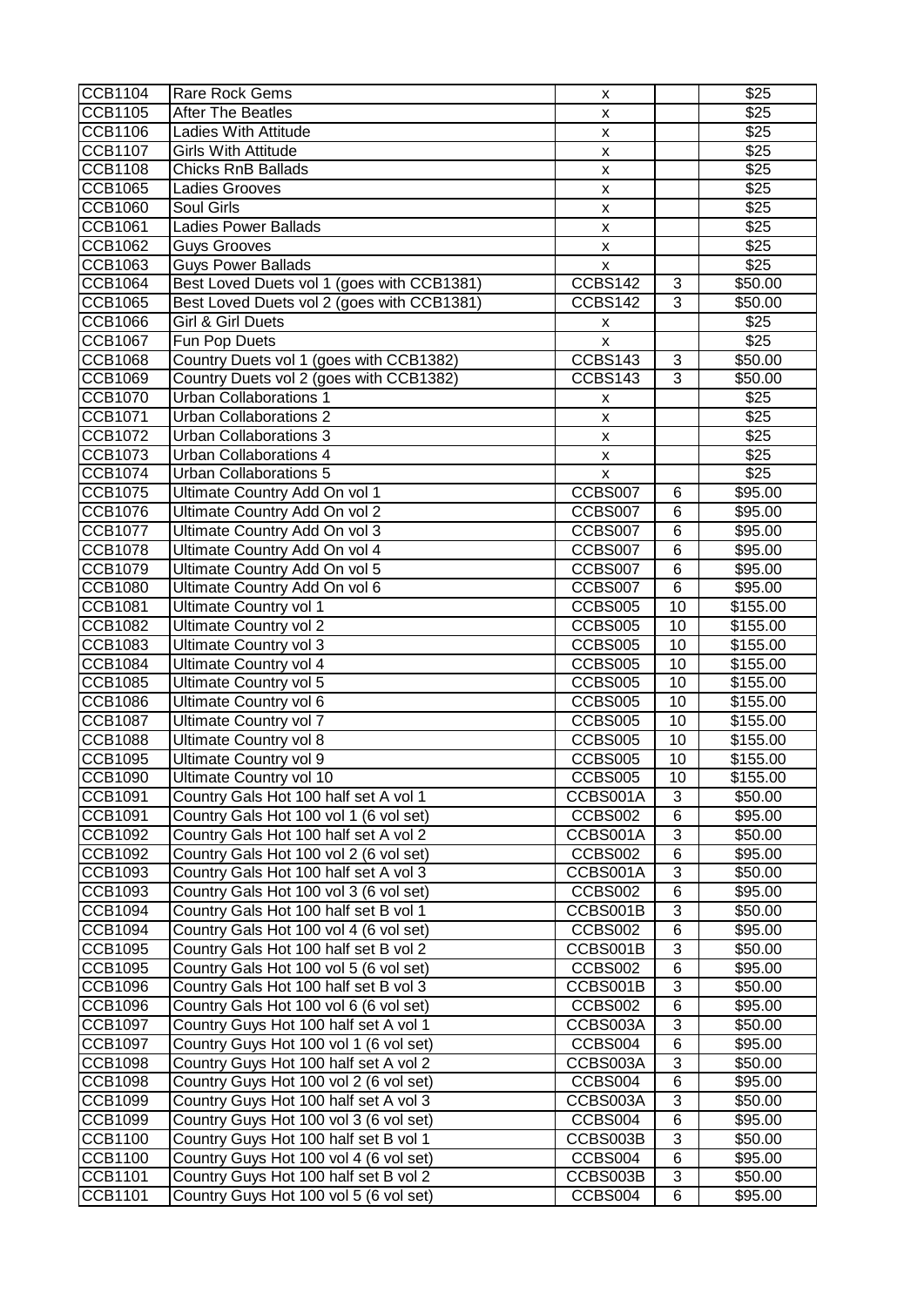| CCB1102             | Country Guys Hot 100 half set B vol 3           | CCBS003B       | 3                       | \$50.00          |
|---------------------|-------------------------------------------------|----------------|-------------------------|------------------|
| <b>CCB1102</b>      | Country Guys Hot 100 vol 6 (6 vol set)          | CCBS004        | 6                       | \$95.00          |
| <b>CCB1103</b>      | Ultimate Country Collection add on pack 1 vol 1 | CCBS006        | $\overline{3}$          | \$50.00          |
| <b>CCB1104</b>      | Ultimate Country Collection add on pack 1 vol 2 | CCBS006        | $\overline{3}$          | \$50.00          |
| <b>CCB1110</b>      | Ultimate Country Collection add on pack 1 vol 3 | CCBS006        | $\overline{3}$          | \$50.00          |
| <b>CCB1106</b>      | Ultimate 60's vol 1                             | CCBS008        | 10                      | \$155.00         |
| <b>CCB1107</b>      | Ultimate 60's vol 2                             | CCBS008        | 10                      | \$155.00         |
| <b>CCB1108</b>      | Ultimate 60's vol 3                             | CCBS008        | 10                      | \$155.00         |
| <b>CCB1109</b>      | Ultimate 60's vol 4                             | CCBS008        | 10                      | \$155.00         |
| <b>CCB1110</b>      | Ultimate 60's vol 5                             | CCBS008        | 10                      | \$155.00         |
| <b>CCB1111</b>      | Ultimate 60's vol 6                             | CCBS008        | 10                      | \$155.00         |
| <b>CCB1112</b>      |                                                 |                | 10                      |                  |
|                     | Ultimate 60's vol 7                             | CCBS008        |                         | \$155.00         |
| <b>CCB1113</b>      | Ultimate 60's vol 8                             | CCBS008        | 10                      | \$155.00         |
| CCB <sub>1114</sub> | Ultimate 60's vol 9                             | CCBS008        | 10                      | \$155.00         |
| <b>CCB1115</b>      | Ultimate 60's vol 10                            | CCBS008        | 10                      | \$155.00         |
| <b>CCB1116</b>      | 60's Add On vol 1                               | CCBS009        | 8                       | \$125.00         |
| <b>CCB1117</b>      | 60's Add On vol 2                               | CCBS009        | 8                       | \$125.00         |
| <b>CCB1118</b>      | 60's Add On vol 3                               | CCBS009        | $\overline{8}$          | \$125.00         |
| CCB1119             | 60's Add On vol 4                               | CCBS009        | $\overline{8}$          | \$125.00         |
| <b>CCB1125</b>      | 60's Add On vol 5                               | CCBS009        | $\,8\,$                 | \$125.00         |
| <b>CCB1121</b>      | 60's Add On vol 6                               | CCBS009        | $\overline{8}$          | \$125.00         |
| <b>CCB1122</b>      | 60's Add On vol 7                               | CCBS009        | $\overline{8}$          | \$125.00         |
| <b>CCB1123</b>      | 60's Add On vol 8                               | CCBS009        | 8                       | \$125.00         |
| <b>CCB1124</b>      | Ultimate Crooners Collection vol 1              | CCBS010        | $\overline{6}$          | \$95.00          |
| <b>CCB1125</b>      | Ultimate Crooners Collection vol 2              | CCBS010        | 6                       | \$95.00          |
| <b>CCB1126</b>      | Ultimate Cronners Collection vol 3              | CCBS010        | 6                       | \$95.00          |
| <b>CCB1127</b>      | Ultimate Crooners Collection vol 4              | CCBS010        | $\,6$                   | \$95.00          |
| <b>CCB1128</b>      | Ultimate Crooners Collection vol 5              | CCBS010        | 6                       | \$95.00          |
| <b>CCB1129</b>      | Ultimate Crooners Collection vol 6              | CCBS010        | 6                       | \$95.00          |
| CCB1130             | Crooners vol 1                                  | CCBS011        | $\overline{4}$          | \$65.00          |
| <b>CCB1131</b>      | Crooners vol 2                                  | CCBS011        | 4                       | \$65.00          |
| <b>CCB1132</b>      | Crooners vol 3                                  | CCBS011        | $\overline{\mathbf{4}}$ | \$65.00          |
| <b>CCB1133</b>      | Crooners vol 4                                  | CCBS011        | 4                       | \$65.00          |
| <b>CCB1134</b>      | Ultimate 60's Add On vol 1                      | CCBS012        | 3                       | \$50.00          |
| <b>CCB1140</b>      | Ultimate 60's Add On vol 2                      | CCBS012        | 3                       | \$50.00          |
| <b>CCB1136</b>      | Ultimate 60's Add On vol 3                      | CCBS012        | $\overline{3}$          | \$50.00          |
|                     |                                                 |                |                         |                  |
| CCB1137             | 60's Girls Hot 100 vol 1                        | <b>CCBS013</b> | $\overline{6}$          | \$95.00          |
| <b>CCB1138</b>      | 60's Girls Hot 100 vol 2                        | CCBS013        | 6                       | \$95.00          |
| CCB1139             | 60's Girls Hot 100 vol 3                        | CCBS013        | 6                       | \$95.00          |
| <b>CCB1140</b>      | 60's Girls Hot 100 vol 4                        | CCBS013        | 6                       | \$95.00          |
| <b>CCB1141</b>      | 60's Girls Hot 100 vol 5                        | CCBS013        | 6                       | \$95.00          |
| <b>CCB1142</b>      | 60's Girls Hot 100 vol 6                        | CCBS013        | $\,6$                   | \$95.00          |
| CCB1143             | 60's Guys Hot 100 vol 1                         | CCBS014        | 8                       | \$125.00         |
| <b>CCB1144</b>      | 60's Guys Hot 100 vol 2                         | CCBS014        | 8                       | \$125.00         |
| <b>CCB1145</b>      | 60's Guys Hot 100 vol 3                         | CCBS014        | 8                       | \$125.00         |
| CCB1146             | 60's Guys Hot 100 vol 4                         | CCBS014        | 8                       | \$125.00         |
| <b>CCB1147</b>      | 60's Guys Hot 100 vol 5                         | CCBS014        | 8                       | \$125.00         |
| <b>CCB1148</b>      | 60's Guys Hot 100 vol 6                         | CCBS014        | 8                       | $\sqrt{$125.00}$ |
| <b>CCB1155</b>      | 60's Guys Hot 100 vol 7                         | CCBS014        | 8                       | \$125.00         |
| <b>CCB1155</b>      | 60's Guys Hot 100 vol 8                         | CCBS014        | $\bf 8$                 | \$125.00         |
| CCB1151             | Ultimate 70's Collection set 1 vol 1            | CCBS015        | 10                      | \$155.00         |
| <b>CCB1152</b>      | Ultimate 70's Collection set 1 vol 2            | CCBS015        | 10                      | \$155.00         |
| CCB1153             | Ultimate 70's Collection set 1 vol 3            | CCBS015        | 10                      | \$155.00         |
| <b>CCB1154</b>      | Ultimate 70's Collection set 1 vol 4            | CCBS015        | 10                      | \$155.00         |
| CCB1155             | Ultimate 70's Collection set 1 vol 5            | CCBS015        | 10                      | \$155.00         |
| <b>CCB1156</b>      | Ultimate 70's Collection set 1 vol 6            | CCBS015        | 10                      | \$155.00         |
| CCB1157             | Ultimate 70's Collection set 1 vol 7            | CCBS015        | 10                      | \$155.00         |
| <b>CCB1158</b>      | Ultimate 70's Collection set 1 vol 8            | CCBS015        | 10                      | \$155.00         |
| CCB1165             | Ultimate 70's Collection set 1 vol 9            | CCBS015        | 10                      | \$155.00         |
|                     |                                                 |                |                         |                  |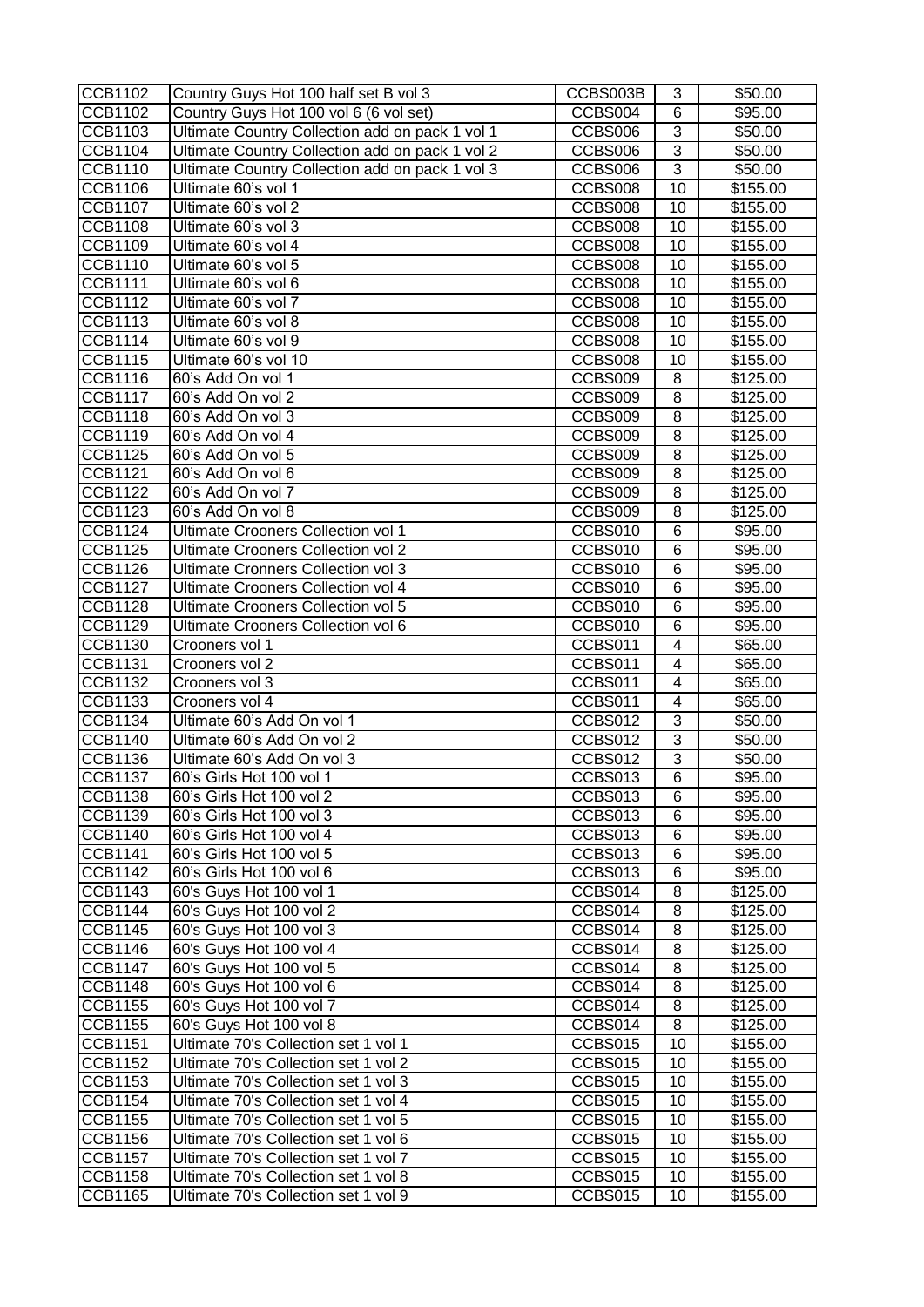| CCB1160        | Ultimate 70's Collection set 1 vol 10    | CCBS015 | 10             | \$155.00 |
|----------------|------------------------------------------|---------|----------------|----------|
| CCB1161        | Ultimate 70's Collection set 2 vol 1     | CCBS016 | 10             | \$155.00 |
| <b>CCB1162</b> | Ultimate 70's Collection set 2 vol 2     | CCBS016 | 10             | \$155.00 |
| CCB1163        | Ultimate 70's Collection set 2 vol 3     | CCBS016 | 10             | \$155.00 |
| <b>CCB1164</b> | Ultimate 70's Collection set 2 vol 4     | CCBS016 | 10             | \$155.00 |
| <b>CCB1165</b> | Ultimate 70's Collection set 2 vol 5     | CCBS016 | 10             | \$155.00 |
| <b>CCB1166</b> | Ultimate 70's Collection set 2 vol 6     | CCBS016 | 10             | \$155.00 |
| <b>CCB1167</b> | Ultimate 70's Collection set 2 vol 7     | CCBS016 | 10             | \$155.00 |
| <b>CCB1168</b> | Ultimate 70's Collection set 2 vol 8     | CCBS016 | 10             | \$155.00 |
| CCB1169        | Ultimate 70's Collection set 2 vol 9     | CCBS016 | 10             | \$155.00 |
| CCB1170        | Ultimate 70's Collection set 2 vol 10    | CCBS016 | 10             | \$155.00 |
| <b>CCB1171</b> | 70's Girls Hot 100 vol 1                 | CCBS017 | 6              | \$95.00  |
| <b>CCB1172</b> | 70's Girls Hot 100 vol 2                 | CCBS017 | 6              | \$95.00  |
| <b>CCB1173</b> | 70's Girls Hot 100 vol 3                 | CCBS017 | 6              | \$95.00  |
| CCB1174        | 70's Girls Hot 100 vol 4                 | CCBS017 | 6              | \$95.00  |
| <b>CCB1175</b> | 70's Girls Hot 100 vol 5                 | CCBS017 | 6              | \$95.00  |
| CCB1176        | 70's Girls Hot 100 vol 6                 | CCBS017 | 6              | \$95.00  |
| <b>CCB1177</b> | 70's Guys Hot 100 vol 1                  | CCBS018 | 6              | \$95.00  |
| CCB1178        | 70's Guys Hot 100 vol 2                  | CCBS018 | 6              | \$95.00  |
| CCB1179        | 70's Guys Hot 100 vol 3                  | CCBS018 | 6              | \$95.00  |
| <b>CCB1180</b> | 70's Guys Hot 100 vol 4                  | CCBS018 | $\overline{6}$ | \$95.00  |
| CCB1181        | 70's Guys Hot 100 vol 5                  | CCBS018 | 6              | \$95.00  |
| <b>CCB1182</b> | 70's Guys Hot 100 vol 6                  | CCBS018 | 6              | \$95.00  |
| CCB1183        | Ultimate Karaoke 70's Add on Pack vol 1  | CCBS019 | 18             | \$275.00 |
| <b>CCB1184</b> | Ultimate Karaoke 70's Add On Pack vol 2  | CCBS019 | 18             | \$275.00 |
| <b>CCB1185</b> | Ultimate Karaoke 70's Add On Pack vol 3  | CCBS019 | 18             | \$275.00 |
| <b>CCB1186</b> | Ultimate Karaoke 70's Add On Pack vol 4  | CCBS019 | 18             | \$275.00 |
| <b>CCB1187</b> | Ultimate Karaoke 70's Add On Pack vol 5  | CCBS019 | 18             | \$275.00 |
| <b>CCB1188</b> | Ultimate Karaoke 70's Add On Pack vol 6  | CCBS019 | 18             | \$275.00 |
| CCB1195        | Ultimate Karaoke 70's Add On Pack vol 7  | CCBS019 | 18             | \$275.00 |
| <b>CCB1190</b> | Ultimate Karaoke 70's Add On Pack vol 8  | CCBS019 | 18             | \$275.00 |
| CCB1191        | Ultimate Karaoke 70's Add On Pack vol 9  | CCBS019 | 18             | \$275.00 |
| CCB1192        | Ultimate Karaoke 70's Add On Pack vol 10 | CCBS019 | 18             | \$275.00 |
| CCB1193        | Ultimate Karaoke 70's Add On Pack vol 11 | CCBS019 | 18             | \$275.00 |
| <b>CCB1194</b> | Ultimate Karaoke 70's Add On Pack vol 12 | CCBS019 | 18             | \$275.00 |
| <b>CCB1195</b> | Ultimate Karaoke 70's Add On Pack vol 13 | CCBS019 | 18             | \$275.00 |
| CCB1196        | Ultimate Karaoke 70's Add On Pack vol 14 | CCBS019 | 18             | \$275.00 |
| <b>CCB1197</b> | Ultimate Karaoke 70's Add On Pack vol 15 | CCBS019 | 18             | \$275.00 |
| <b>CCB1198</b> | Ultimate Karaoke 70's Add On Pack vol 16 | CCBS019 | 18             | \$275.00 |
| <b>CCB1215</b> | Ultimate Karaoke 70's Add On Pack vol 17 | CCBS019 | 18             | \$275.00 |
| <b>CCB1250</b> | Ultimate Karaoke 70's Add On Pack vol 18 | CCBS019 | 18             | \$275.00 |
| <b>CCB1251</b> | Ultimate 80's set 1 vol 1                | CCBS025 | 10             | \$155.00 |
| <b>CCB1252</b> | Ultimate 80's set 1 vol 2                | CCBS025 | 10             | \$155.00 |
| <b>CCB1253</b> | Ultimate 80's set 1 vol 3                | CCBS025 | 10             | \$155.00 |
| <b>CCB1254</b> | Ultimate 80's set 1 vol 4                | CCBS025 | 10             | \$155.00 |
| <b>CCB1255</b> | Ultimate 80's set 1 vol 5                | CCBS025 | 10             | \$155.00 |
| <b>CCB1256</b> | Ultimate 80's set 1 vol 6                | CCBS025 | 10             | \$155.00 |
| <b>CCB1257</b> | Ultimate 80's set 1 vol 7                | CCBS025 | 10             | \$155.00 |
| CCB1258        | Ultimate 80's set 1 vol 8                | CCBS025 | 10             | \$155.00 |
| <b>CCB1265</b> | Ultimate 80's set 1 vol 9                | CCBS025 | 10             | \$155.00 |
| CCB1210        | Ultimate 80's set 1 vol 10               | CCBS025 | 10             | \$155.00 |
| CCB1211        | Ultimate 80's set 2 vol 1                | CCBS021 | 10             | \$155.00 |
| CCB1212        | Ultimate 80's set 2 vol 2                | CCBS021 | 10             | \$155.00 |
| CCB1213        | Ultimate 80's set 2 vol 3                | CCBS021 | 10             | \$155.00 |
| <b>CCB1214</b> | Ultimate 80's set 2 vol 4                | CCBS021 | 10             | \$155.00 |
| CCB1215        | Ultimate 80's set 2 vol 5                | CCBS021 | 10             | \$155.00 |
| CCB1216        | Ultimate 80's set 2 vol 6                | CCBS021 | 10             | \$155.00 |
| CCB1217        | Ultimate 80's set 2 vol 7                | CCBS021 | 10             | \$155.00 |
| CCB1218        | Ultimate 80's set 2 vol 8                | CCBS021 | 10             | \$155.00 |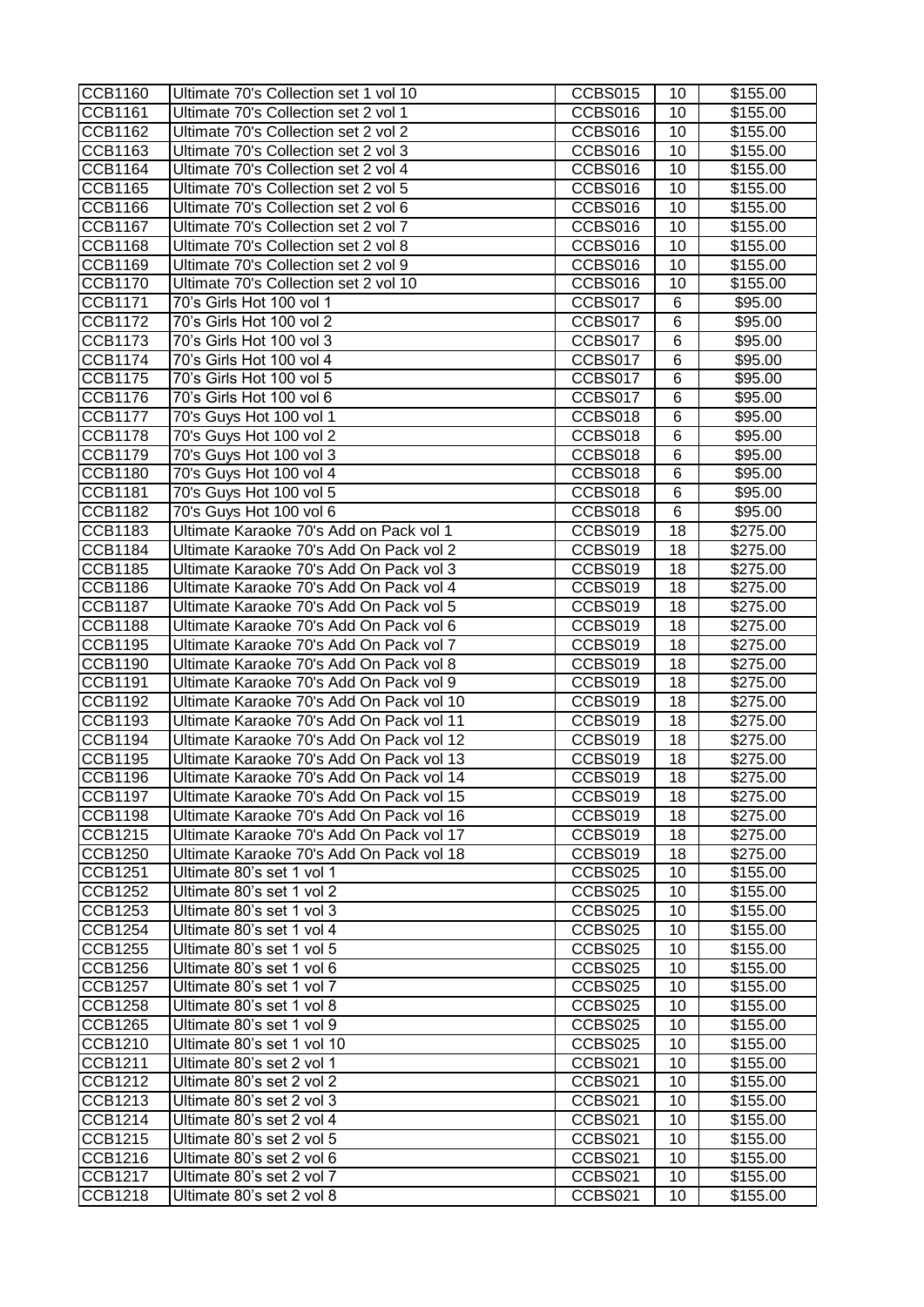| CCB1219        | Ultimate 80's set 2 vol 9                          | CCBS021 | 10              | \$155.00 |
|----------------|----------------------------------------------------|---------|-----------------|----------|
| <b>CCB1225</b> | Ultimate 80's set 2 vol 10                         | CCBS021 | 10              | \$155.00 |
| <b>CCB1221</b> | 80's Girls Hot 100 set 1                           | CCBS022 | $\,6$           | \$95.00  |
| <b>CCB1222</b> | 80's Girls Hot 100 set 2                           | CCBS022 | $6\phantom{1}6$ | \$95.00  |
| CCB1223        | 80's Girls Hot 100 set 3                           | CCBS022 | 6               | \$95.00  |
| <b>CCB1224</b> | 80's Girls Hot 100 set 4                           | CCBS022 | $6\phantom{1}6$ | \$95.00  |
| <b>CCB1225</b> | 80's Girls Hot 100 set 5                           | CCBS022 | $6\phantom{1}6$ | \$95.00  |
| <b>CCB1226</b> | 80's Girls Hot 100 set 6                           | CCBS022 | 6               | \$95.00  |
| <b>CCB1227</b> | 80's Guys Hot 100 set 1                            | CCBS023 | 14              | \$215.00 |
| <b>CCB1228</b> | 80's Guys Hot 100 set 2                            | CCBS023 | 14              | \$215.00 |
| <b>CCB1229</b> |                                                    |         | 14              | \$215.00 |
| CCB1230        | 80's Guys Hot 100 set 3<br>80's Guys Hot 100 set 4 | CCBS023 | 14              |          |
|                |                                                    | CCBS023 |                 | \$215.00 |
| CCB1231        | 80's Guys Hot 100 set 5                            | CCBS023 | 14              | \$215.00 |
| <b>CCB1232</b> | 80's Guys Hot 100 set 6                            | CCBS023 | 14              | \$215.00 |
| CCB1233        | 80's Guys Hot 100 set 7                            | CCBS023 | 14              | \$215.00 |
| <b>CCB1234</b> | 80's Guys Hot 100 set 8                            | CCBS023 | 14              | \$215.00 |
| CCB1235        | 80's Guys Hot 100 set 9                            | CCBS023 | 14              | \$215.00 |
| <b>CCB1236</b> | 80's Guys Hot 100 set 10                           | CCBS023 | 14              | \$215.00 |
| <b>CCB1237</b> | 80's Guys Hot 100 set 11                           | CCBS023 | 14              | \$215.00 |
| <b>CCB1238</b> | 80's Guys Hot 100 set 12                           | CCBS023 | 14              | \$215.00 |
| CCB1239        | 80's Guys Hot 100 set 13                           | CCBS023 | 14              | \$215.00 |
| CCB1 275       | 80's Guys Hot 100 set 14                           | CCBS023 | 14              | \$215.00 |
| <b>CCB1241</b> | Ultimate Karaoke Set 80's Add On Pack vol 1        | CCBS024 | 18              | \$275.00 |
| <b>CCB1242</b> | Ultimate Karaoke Set 80's Add On Pack vol 2        | CCBS024 | 18              | \$275.00 |
| CCB1243        | Ultimate Karaoke Set 80's Add On Pack vol 3        | CCBS024 | 18              | \$275.00 |
| <b>CCB1244</b> | Ultimate Karaoke Set 80's Add On Pack vol 4        | CCBS024 | 18              | \$275.00 |
| <b>CCB1245</b> | Ultimate Karaoke Set 80's Add On Pack vol 5        | CCBS024 | 18              | \$275.00 |
| <b>CCB1246</b> | Ultimate Karaoke Set 80's Add On Pack vol 6        | CCBS024 | 18              | \$275.00 |
| <b>CCB1247</b> | Ultimate Karaoke Set 80's Add On Pack vol 7        | CCBS024 | 18              | \$275.00 |
| <b>CCB1248</b> | Ultimate Karaoke Set 80's Add On Pack vol 8        | CCBS024 | 18              | \$275.00 |
| <b>CCB1250</b> | Ultimate Karaoke Set 80's Add On Pack vol 9        | CCBS024 | 18              | \$275.00 |
| <b>CCB1250</b> | Ultimate Karaoke Set 80's Add On Pack vol 10       | CCBS024 | 18              | \$275.00 |
| <b>CCB1251</b> | Ultimate Karaoke Set 80's Add On Pack vol 11       | CCBS024 | 18              | \$275.00 |
| CCB1252        | Ultimate Karaoke Set 80's Add On Pack vol 12       | CCBS024 | 18              | \$275.00 |
| CCB1253        | Ultimate Karaoke Set 80's Add On Pack vol 13       | CCBS024 | 18              | \$275.00 |
| <b>CCB1254</b> | Ultimate Karaoke Set 80's Add On Pack vol 14       | CCBS024 | 18              | \$275.00 |
| CCB1255        | Ultimate Karaoke Set 80's Add On Pack vol 15       | CCBS024 | $\overline{18}$ | \$275.00 |
|                | Ultimate Karaoke Set 80's Add On Pack vol 16       |         |                 |          |
| <b>CCB1256</b> |                                                    | CCBS024 | 18              | \$275.00 |
| <b>CCB1257</b> | Ultimate Karaoke Set 80's Add On Pack vol 17       | CCBS024 | 18              | \$275.00 |
| <b>CCB1258</b> | Ultimate Karaoke Set 80's Add On Pack vol 18       | CCBS024 | 18              | \$275.00 |
| <b>CCB1265</b> | Ultimate 90's Collection Set 1 vol 1               | CCBS026 | 8               | \$125.00 |
| <b>CCB1260</b> | Ultimate 90's Collection Set 1 vol 2               | CCBS026 | 8               | \$125.00 |
| <b>CCB1261</b> | Ultimate 90's Collection Set 1 vol 3               | CCBS026 | 8               | \$125.00 |
| <b>CCB1262</b> | Ultimate 90's Collection Set 1 vol 4               | CCBS026 | 8               | \$125.00 |
| CCB1263        | Ultimate 90's Collection Set 1 vol 5               | CCBS026 | 8               | \$125.00 |
| <b>CCB1264</b> | Ultimate 90's Collection Set 1 vol 6               | CCBS026 | 8               | \$125.00 |
| <b>CCB1265</b> | Ultimate 90's Collection Set 1 vol 7               | CCBS026 | 8               | \$125.00 |
| <b>CCB1266</b> | Ultimate 90's Collection Set 1 vol 8               | CCBS026 | 8               | \$125.00 |
| <b>CCB1267</b> | Ultimate 90's Collection Set 2 vol 1               | CCBS027 | 8               | \$125.00 |
| <b>CCB1268</b> | Ultimate 90's Collection Set 2 vol 2               | CCBS027 | 8               | \$125.00 |
| <b>CCB1269</b> | Ultimate 90's Collection Set 2 vol 3               | CCBS027 | 8               | \$125.00 |
| <b>CCB1270</b> | Ultimate 90's Collection Set 2 vol 4               | CCBS027 | 8               | \$125.00 |
| <b>CCB1271</b> | Ultimate 90's Collection Set 2 vol 5               | CCBS027 | 8               | \$125.00 |
| <b>CCB1272</b> | Ultimate 90's Collection Set 2 vol 6               | CCBS027 | 8               | \$125.00 |
| CCB1273        | Ultimate 90's Collection Set 2 vol 7               | CCBS027 | 8               | \$125.00 |
| CCB1274        | Ultimate 90's Collection Set 2 vol 8               | CCBS027 | 8               | \$125.00 |
| CCB1275        | 90's Girls Hot 100 vol 1                           | CCBS028 | $\overline{7}$  | \$110.00 |
| <b>CCB1276</b> | 90's Girls Hot 100 vol 2                           | CCBS028 | $\overline{7}$  | \$110.00 |
| <b>CCB1277</b> | 90's Girls Hot 100 vol 3                           | CCBS028 | 7               | \$110.00 |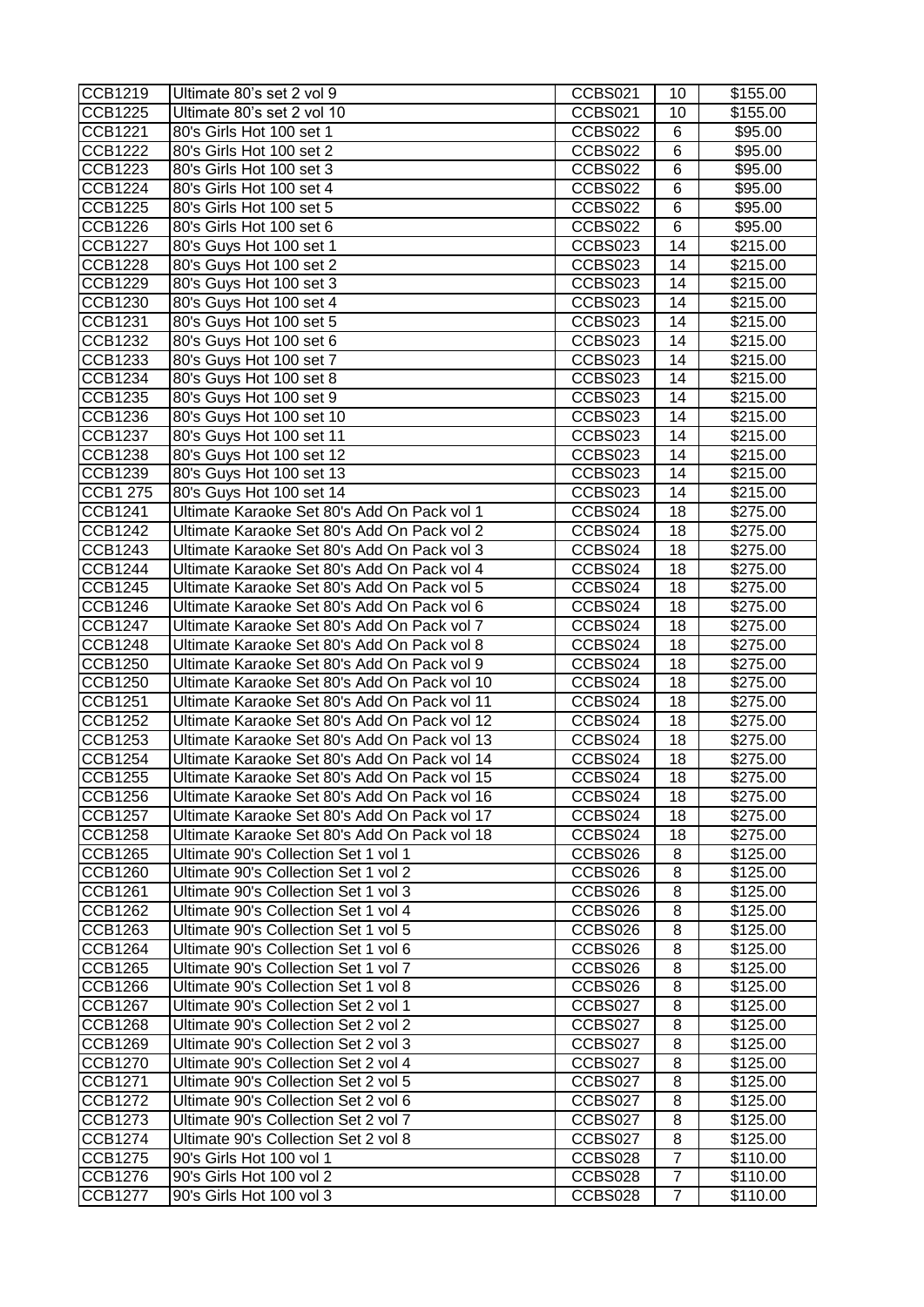| CCB1278        | 90's Girls Hot 100 vol 4                     | CCBS028        | 7                | \$110.00 |
|----------------|----------------------------------------------|----------------|------------------|----------|
| <b>CCB1279</b> | 90's Girls Hot 100 vol 5                     | CCBS028        | $\overline{7}$   | \$110.00 |
| <b>CCB1280</b> | 90's Girls Hot 100 vol 6                     | CCBS028        | $\overline{7}$   | \$110.00 |
| <b>CCB1281</b> | 90's Girls Hot 100 vol 7                     | CCBS028        | $\overline{7}$   | \$110.00 |
| <b>CCB1282</b> | 90's Guys Hot 100 vol 1                      | CCBS029        | 9                | \$140.00 |
| <b>CCB1283</b> | 90's Guys Hot 100 vol 2                      | CCBS029        | 9                | \$140.00 |
| <b>CCB1284</b> | 90's Guys Hot 100 vol 3                      | CCBS029        | 9                | \$140.00 |
| <b>CCB1285</b> | 90's Guys Hot 100 vol 4                      | CCBS029        | 9                | \$140.00 |
| <b>CCB1286</b> | 90's Guys Hot 100 vol 5                      | CCBS029        | $\boldsymbol{9}$ | \$140.00 |
| <b>CCB1287</b> | 90's Guys Hot 100 vol 6                      | CCBS029        | 9                | \$140.00 |
| CCB1288        | 90's Guys Hot 100 vol 7                      | CCBS029        | $\boldsymbol{9}$ | \$140.00 |
| CCB1295        | 90's Guys Hot 100 vol 8                      | CCBS029        | $\boldsymbol{9}$ | \$140.00 |
| <b>CCB1290</b> | 90's Guys Hot 100 vol 9                      | CCBS029        | 9                | \$140.00 |
| CCB1291        | Ultimate Karaoke Set 90's Add On Pack vol 1  | CCBS025        | 14               | \$215.00 |
| <b>CCB1292</b> | Ultimate Karaoke Set 90's Add On Pack vol 2  | CCBS025        | 14               | \$215.00 |
| <b>CCB1293</b> | Ultimate Karaoke Set 90's Add On Pack vol 3  | CCBS025        | 14               | \$215.00 |
| <b>CCB1294</b> | Ultimate Karaoke Set 90's Add On Pack vol 4  | CCBS025        | 14               | \$215.00 |
| <b>CCB1295</b> | Ultimate Karaoke Set 90's Add On pack vol 5  | CCBS025        | 14               | \$215.00 |
| <b>CCB1296</b> | Ultimate Karaoke Set 90's Add On Pack vol 6  | CCBS025        | 14               | \$215.00 |
| <b>CCB1297</b> | Ultimate Karaoke Set 90's Add On Pack vol 7  | CCBS025        | 14               | \$215.00 |
| <b>CCB1298</b> | Ultimate Karaoke Set 90's Add On Pack vol 8  | CCBS025        | $\overline{14}$  | \$215.00 |
| <b>CCB1299</b> | Ultimate Karaoke Set 90's Add On Pack vol 9  | CCBS025        | 14               | \$215.00 |
| <b>CCB1300</b> | Ultimate Karaoke Set 90's Add On Pack vol 10 | CCBS025        | 14               | \$215.00 |
| CCB1301        | Ultimate Karaoke Set 90's Add On Pack vol 11 | CCBS025        | 14               | \$215.00 |
| <b>CCB1302</b> | Ultimate Karaoke Set 90's Add On Pack vol 12 | CCBS025        | 14               | \$215.00 |
| CCB1303        | Ultimate Karaoke Set 90's Add On Pack vol 13 | CCBS025        | 14               | \$215.00 |
| <b>CCB1304</b> | Ultimate Karaoke Set 90's Add On Pack vol 14 | CCBS025        | 14               | \$215.00 |
| <b>CCB1305</b> | Ultimate 00's Collection Set 1 vol 1         | CCBS030        | 10               | \$155.00 |
| <b>CCB1306</b> | Ultimate 00's Collection Set 1 vol 2         | CCBS030        | 10               | \$155.00 |
| CCB1307        | Ultimate 00's Collection Set 1 vol 3         | CCBS030        | 10               | \$155.00 |
| <b>CCB1308</b> | Ultimate 00's Collection Set 1 vol 4         | CCBS030        | 10               | \$155.00 |
| <b>CCB1309</b> | Ultimate 00's Collection Set 1 vol 5         | CCBS030        | 10               | \$155.00 |
| CCB1310        | Ultimate 00's Collection Set 1 vol 6         | CCBS030        | 10               | \$155.00 |
| <b>CCB1311</b> | Ultimate 00's Collection Set 1 vol 7         | <b>CCBS030</b> | 10               | \$155.00 |
| <b>CCB1312</b> | Ultimate 00's Collection Set 1 vol 8         | CCBS030        | 10               | \$155.00 |
| CCB1313        | Ultimate 00's Collection Set 1 vol 9         | CCBS030        | 10               | \$155.00 |
| CCB1314        | Ultimate 00's Collection Set 1 vol 10        | CCBS030        | 10               | \$155.00 |
| CCB1315        | Ultimate 00's Collection Set 2 vol 1         | CCBS031        | 10               | \$155.00 |
| <b>CCB1316</b> | Ultimate 00's Collection Set 2 vol 2         | CCBS031        | 10               | \$155.00 |
| <b>CCB1317</b> | Ultimate 00's Collection Set 2 vol 3         | CCBS031        | 10               | \$155.00 |
| <b>CCB1318</b> | Ultimate 00's Collection Set 2 vol 4         | CCBS031        | 10               | \$155.00 |
| CCB1319        | Ultimate 00's Collection Set 2 vol 5         | CCBS031        | 10               | \$155.00 |
| <b>CCB1325</b> | Ultimate 00's Collection Set 2 vol 6         | CCBS031        | 10               | \$155.00 |
| <b>CCB1321</b> | Ultimate 00's Collection Set 2 vol 7         | CCBS031        | 10               | \$155.00 |
| <b>CCB1322</b> | Ultimate 00's Collection Set 2 vol 8         | CCBS031        | 10               | \$155.00 |
| <b>CCB1323</b> | Ultimate 00's Collection Set 2 vol 9         | CCBS031        | 10               | \$155.00 |
| <b>CCB1324</b> | Ultimate 00's Collection Set 2 vol 10        | CCBS031        | 10               | \$155.00 |
| CCB1325        | 00's Girls Hot 100 vol 1                     | CCBS032        | 10               | \$155.00 |
| <b>CCB1326</b> | 00's Girls Hot 100 vol 2                     | CCBS032        | 10               | \$155.00 |
| <b>CCB1327</b> | 00's Girls Hot 100 vol 3                     | CCBS032        | 10               | \$155.00 |
| <b>CCB1328</b> | 00's Girls Hot 100 vol 4                     | CCBS032        | 10               | \$155.00 |
| <b>CCB1329</b> | 00's Girls Hot 100 vol 5                     | CCBS032        | 10               | \$155.00 |
| <b>CCB1330</b> | 00's Girls Hot 100 vol 6                     | CCBS032        | 10               | \$155.00 |
| CCB1331        | 00's Girls Hot 100 vol 7                     | CCBS032        | 10               | \$155.00 |
| <b>CCB1332</b> | 00's Girls Hot 100 vol 8                     | CCBS032        | 10               | \$155.00 |
| <b>CCB1333</b> | 00's Girls Hot 100 vol 9                     | CCBS032        | 10               | \$155.00 |
| CCB1334        | 00's Girls Hot 100 vol 10                    | CCBS032        | 10               | \$155.00 |
| <b>CCB1335</b> | 00's Guys Hot 100 vol 1                      | CCBS033        | 10               | \$155.00 |
| <b>CCB1336</b> | 00's Guys Hot 100 vol 2                      | CCBS033        | 10               | \$155.00 |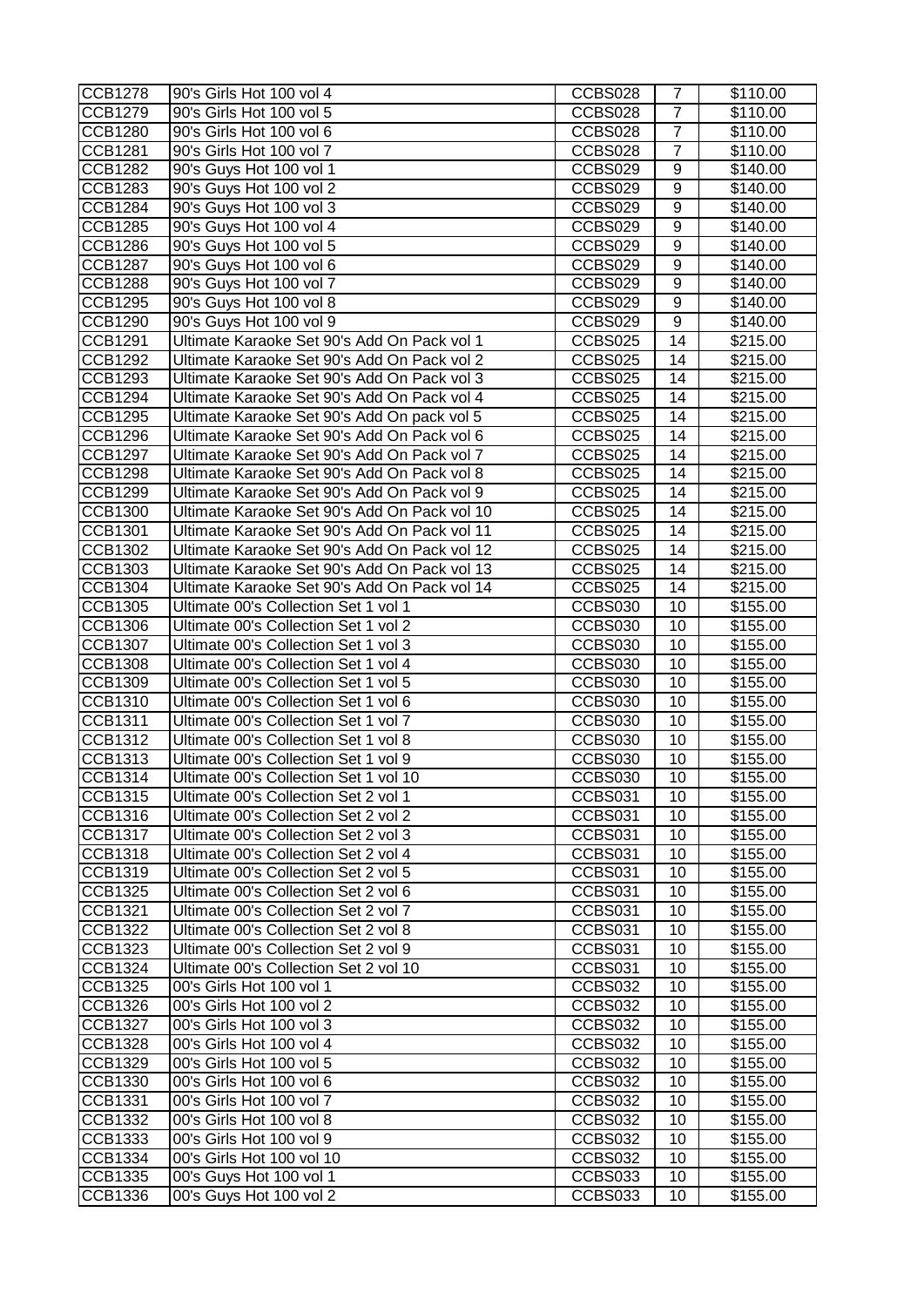| CCB1337        | 00's Guys Hot 100 vol 3                         | CCBS033 | 10              | \$155.00         |
|----------------|-------------------------------------------------|---------|-----------------|------------------|
| <b>CCB1338</b> | 00's Guys Hot 100 vol 4                         | CCBS033 | 10              | \$155.00         |
| CCB1339        | 00's Guys Hot 100 vol 5                         | CCBS033 | 10              | \$155.00         |
| <b>CCB1340</b> | 00's Guys Hot 100 vol 6                         | CCBS033 | 10              | \$155.00         |
| <b>CCB1341</b> | 00's Guys Hot 100 vol 7                         | CCBS033 | 10              | \$155.00         |
| CCB1342        | 00's Guys Hot 100 vol 8                         | CCBS033 | 10              | \$155.00         |
| CCB1343        | 00's Guys Hot 100 vol 9                         | CCBS033 | 10              | \$155.00         |
| CCB1344        | 00's Guys Hot 100 vol 10                        | CCBS033 | 10              | \$155.00         |
| CCB1345        | Ultimate Karaoke Set 00's Add On Pack vol 1     | CCBS034 | 18              | \$275.00         |
| <b>CCB1346</b> | Ultimate Karaoke Set 00's Add On Pack vol 2     | CCBS034 | 18              | \$275.00         |
| <b>CCB1347</b> | Ultimate Karaoke Set 00's Add On Pack vol 3     | CCBS034 | 18              | \$275.00         |
| <b>CCB1348</b> | Ultimate Karaoke Set 00's Add On Pack vol 4     | CCBS034 | 18              | \$275.00         |
| <b>CCB1400</b> | Ultimate Karaoke Set 00's Add On Pack vol 5     | CCBS034 | 18              | \$275.00         |
| <b>CCB1400</b> | Ultimate Karaoke Set 00's Add On Pack vol 6     | CCBS034 | 18              | \$275.00         |
| CCB1401        | Ultimate Karaoke Set 00's Add On pack vol 7     | CCBS034 | 18              | \$275.00         |
| <b>CCB1402</b> | Ultimate Karaoke Set 00's Add On Pack vol 8     | CCBS034 | 18              | \$275.00         |
| CCB1403        | Ultimate Karaoke Set 00's Add On Pack vol 9     | CCBS034 | 18              | \$275.00         |
| <b>CCB1404</b> | Ultimate Karaoke Set 00's Add On Pack vol 10    | CCBS034 | $\overline{18}$ | $\sqrt{$275.00}$ |
| <b>CCB1405</b> | Ultimate Karaoke Set 00's Add On Pack vol 11    | CCBS034 | 18              | \$275.00         |
| <b>CCB1406</b> | Ultimate Karaoke Set 00's Add On Pack vol 12    | CCBS034 | 18              | \$275.00         |
| <b>CCB1407</b> | Ultimate Karaoke Set 00's Add On Pack vol 13    | CCBS034 | $\overline{18}$ | \$275.00         |
| <b>CCB1408</b> | Ultimate Karaoke Set 00's Add On Pack vol 14    | CCBS034 | $\overline{18}$ | \$275.00         |
| <b>CCB1365</b> | Ultimate Karaoke Set 00's Add On Pack vol 15    | CCBS034 | 18              | \$275.00         |
| <b>CCB1360</b> | Ultimate Karaoke Set 00's Add On Pack vol 16    | CCBS034 | $\overline{18}$ | \$275.00         |
| CCB1361        | Ultimate Karaoke Set 00's Add On Pack vol 17    | CCBS034 | 18              | \$275.00         |
| <b>CCB1362</b> | Ultimate Karaoke Set 00's Add On pack vol 18    | CCBS034 | 18              | \$275.00         |
| <b>CCB1363</b> | Hits Of 2510 & 2511 vol 1                       | CCBS035 | $\overline{3}$  | \$50.00          |
| <b>CCB1364</b> | Hits Of 2510 & 2511 vol 2                       | CCBS035 | $\overline{3}$  | \$50.00          |
| <b>CCB1365</b> | Hits Of 2510 & 2511 vol 3                       | CCBS035 | $\overline{3}$  | \$50.00          |
| <b>CCB1366</b> | Karaokes Most Requested                         | X       |                 | \$25             |
| <b>CCB1367</b> | Ultimate Rock n Roll vol 2                      | CCBS036 | 3               | \$50.00          |
| <b>CCB1368</b> | Ultimate Rock n Roll vol 3                      | CCBS036 | 3               | \$50.00          |
| <b>CCB1369</b> | Ultimate Country Collection add on pack 2 vol 1 | CCBS037 | 3               | \$50.00          |
| <b>CCB1370</b> | Ultimate Country Collection add on pack 2 vol 2 | CCBS037 | $\overline{3}$  | \$50.00          |
| <b>CCB1371</b> | Ultimate Country Collection add on pack 2 vol 3 | CCBS037 | $\overline{3}$  | \$50.00          |
| <b>CCB1372</b> | Ultimate Country Collection add on pack 3 vol 1 | CCBS038 | $\overline{3}$  | \$50.00          |
| <b>CCB1373</b> | Ultimate Country Collection add on pack 3 vol 2 | CCBS038 | $\overline{3}$  | \$50.00          |
| <b>CCB1374</b> | Ultimate Country Collection add on pack 3 vol 3 | CCBS038 | 3               | \$50.00          |
| CCB1375        | Best of Australian Country vol 1                | CCBS141 | 6               | \$95.00          |
| <b>CCB1376</b> | Best of Australian Country vol 2                | CCBS141 | 6               | \$95.00          |
| <b>CCB1377</b> | Best of Australian Country vol 3                | CCBS141 | 6               | \$95.00          |
| <b>CCB1378</b> | Best of Australian Country vol 4                | CCBS141 | $6\phantom{1}6$ | \$95.00          |
| <b>CCB1379</b> | Best of Australian Country vol 5                | CCBS141 | 6               | \$95.00          |
| <b>CCB1380</b> | Best of Australian Country vol 6                | CCBS141 | 6               | \$95.00          |
| <b>CCB1381</b> | Best Loved Duets vol 3 (goes with CCB1064/1065) | CCBS142 | 3               | \$50.00          |
| <b>CCB1382</b> | Country Duets vol 3 (goes with CCB1068/1069)    | CCBS143 | 3               | \$50.00          |
| <b>CCB1383</b> | Driving Rock Classics vol 1                     | CCBS144 | $\overline{6}$  | \$95.00          |
| <b>CCB1384</b> | Driving Rock Classics vol 2                     | CCBS144 | 6               | \$95.00          |
| <b>CCB1385</b> | Driving Rock Classics vol 3                     | CCBS144 | 6               | \$95.00          |
| <b>CCB1386</b> | Driving Rock Classics vol 4                     | CCBS144 | 6               | \$95.00          |
| <b>CCB1387</b> | Driving Rock Classics vol 5                     | CCBS144 | 6               | \$95.00          |
| <b>CCB1388</b> | Driving Rock Classics vol 6                     | CCBS144 | 6               | \$95.00          |
| <b>CCB1395</b> | Ult Karaoke Set Add on Rock Classics vol 1      | CCBS146 | 3               | \$50.00          |
| <b>CCB1390</b> | Ult Karaoke Set Add on Rock Classics vol 2      | CCBS146 | $\overline{3}$  | \$50.00          |
| CCB1391        | Ult Karaoke Set Add on Rock Classics vol 3      | CCBS146 | 3               | \$50.00          |
| <b>CCB1392</b> | 80's Hippie Anthems vol 1                       | CCBS147 | 3               | \$50.00          |
| CCB1393        | 80's Hippie Anthems vol 2                       | CCBS147 | 3               | \$50.00          |
| <b>CCB1394</b> | 80's Hippie Anthems vol 3                       | CCBS147 | 3               | \$50.00          |
| <b>CCB1395</b> | Modern Rock Classics set 1 vol 1                | CCBS148 | 6               | \$95.00          |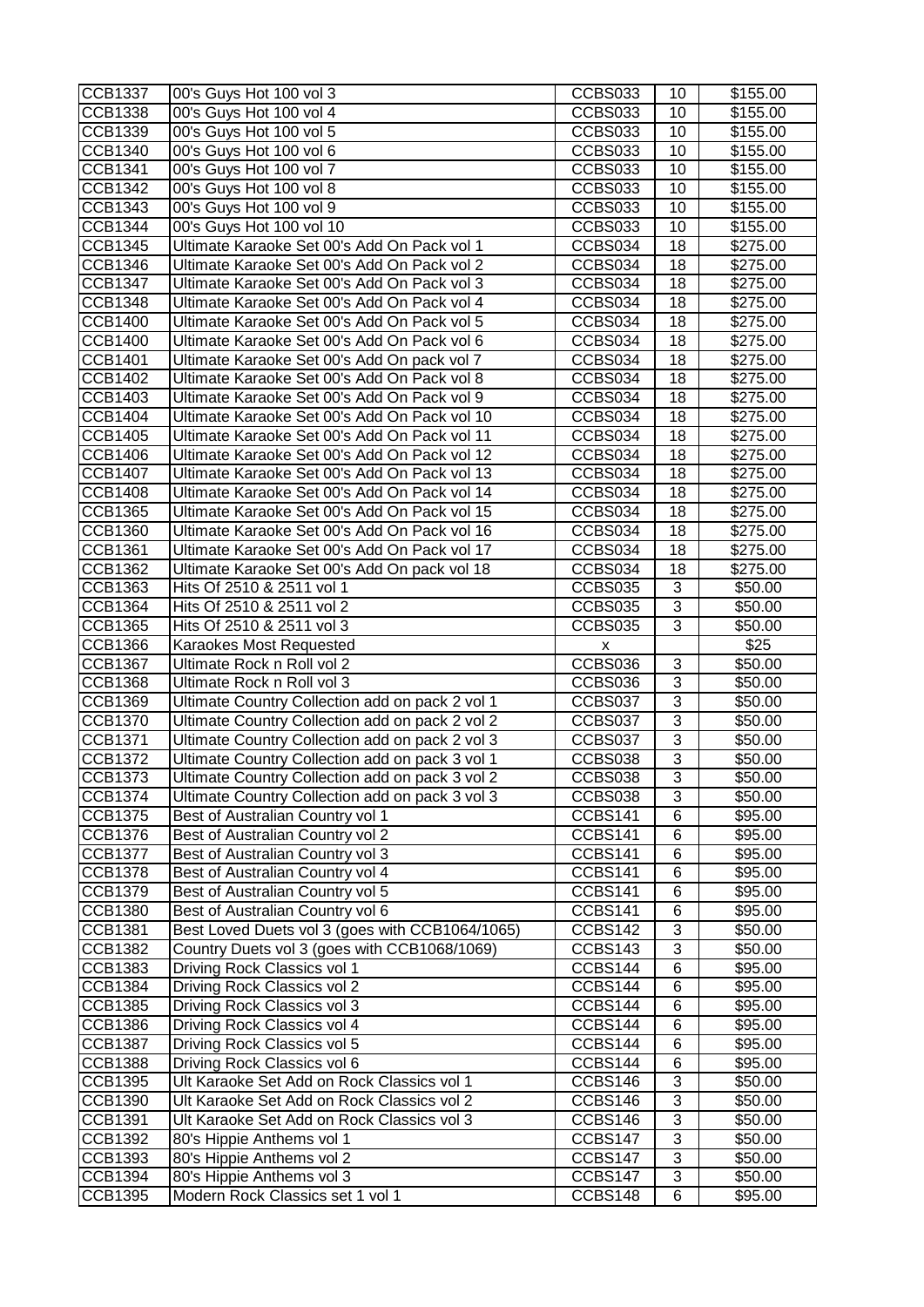| <b>CCB1396</b>       | Modern Rock Classics set 1 vol 2                | CCBS148        | 6                         | \$95.00 |
|----------------------|-------------------------------------------------|----------------|---------------------------|---------|
| <b>CCB1397</b>       | Modern Rock Classics set 1 vol 3                | CCBS148        | 6                         | \$95.00 |
| <b>CCB1398</b>       | Modern Rock Classics set 1 vol 4                | CCBS148        | 6                         | \$95.00 |
| <b>CCB1399</b>       | Modern Rock Classics set 1 vol 5                | CCBS148        | 6                         | \$95.00 |
| <b>CCB1400</b>       | Modern Rock Classics set 1 vol 6                | CCBS148        | $6\phantom{1}6$           | \$95.00 |
| <b>CCB1401</b>       | Modern Rock Classics set 2 vol 1                | CCBS149        | $6\phantom{1}6$           | \$95.00 |
| <b>CCB1402</b>       | Modern Rock Classics set 2 vol 2                | CCBS149        | $\overline{6}$            | \$95.00 |
| CCB1403              | Modern Rock Classics set 2 vol 3                | CCBS149        | $6\phantom{1}6$           | \$95.00 |
| <b>CCB1404</b>       | Modern Rock Classics set 2 vol 4                | CCBS149        | 6                         | \$95.00 |
| <b>CCB1405</b>       | Modern Rock Classics set 2 vol 5                | CCBS149        | 6                         | \$95.00 |
| CCB1406              | Modern Rock Classics set 2 vol 6                | CCBS149        | 6                         | \$95.00 |
| <b>CCB1407</b>       |                                                 |                |                           |         |
|                      | Sophisticated Pop vol 1                         | $\mathsf{x}$   |                           | \$25    |
| <b>CCB1408</b>       | Sophisticated Pop vol 2                         | X              |                           | \$25    |
| <b>CCB1409</b>       | Legends of Grunge                               | X              |                           | \$25    |
| <b>CCB1410</b>       | 80's Pop Idols                                  | $\mathsf{x}$   |                           | \$25    |
| <b>CCB1411</b>       | <b>Alternative Rock Classics</b>                | $\mathsf{x}$   |                           | \$25    |
| <b>CCB1412</b>       | Disco Hits Of The 70's vol 1                    | CCBS150        | 3                         | \$50.00 |
| $\overline{CCB14}13$ | Disco Hits Of The 70's vol 2                    | <b>CCBS150</b> | $\overline{3}$            | \$50.00 |
| $\overline{CCB14}14$ | Disco Hits Of The 70's vol 3                    | <b>CCBS150</b> | $\overline{3}$            | \$50.00 |
| <b>CCB1415</b>       | Disco Hits Of The 80's vol 1                    | CCBS151        | $\overline{3}$            | \$50.00 |
| $\overline{CCB14}16$ | Disco Hits Of The 80's vol 2                    | CCBS151        | 3                         | \$50.00 |
| <b>CCB1417</b>       | Disco Hits Of The 80's vol 3                    | CCBS151        | 3                         | \$50.00 |
| <b>CCB1418</b>       | Disco Hits Of The 90's                          | x              |                           | \$25    |
| <b>CCB1419</b>       | Disco Hits Of The 00's vol 1                    | <b>CCBS152</b> | 3                         | \$50.00 |
| <b>CCB1425</b>       | Disco Hits Of The 00's vol 2                    | CCBS152        | $\overline{3}$            | \$50.00 |
| <b>CCB1421</b>       | Disco Hits Of The 00's vol 3                    | CCBS152        | $\overline{3}$            | \$50.00 |
| <b>CCB1422</b>       | Rock Ballads vol 2                              | CCBS153        | $\overline{3}$            | \$50.00 |
| <b>CCB1423</b>       | Rock Ballads vol 3                              | CCBS153        | $\overline{3}$            | \$50.00 |
| <b>CCB1424</b>       | Ladies of Rock                                  | X              |                           | \$25    |
| <b>CCB1425</b>       | 60's Soul & Motown vol 1                        | <b>CCBS154</b> | 4                         | \$65.00 |
| <b>CCB1426</b>       | 60's Soul & Motown vol 2                        | CCBS154        | $\overline{4}$            | \$65.00 |
| <b>CCB1427</b>       | 60's Soul & Motown vol 3                        | CCBS154        | 4                         | \$65.00 |
| <b>CCB1428</b>       | 60's Soul & Motown vol 4                        | CCBS154        | 4                         | \$65.00 |
| <b>CCB1429</b>       | Pop Songs of Praise vol 1                       | X              |                           | \$25    |
| CCB1430              | Pop Songs of Praise vol 2                       | $\mathsf{x}$   |                           | \$25    |
| <b>CCB1431</b>       |                                                 | <b>CCBS157</b> | 3                         | \$50.00 |
|                      | 50's Singalongs vol 1                           |                |                           |         |
| $\overline{CCB14}32$ | 50's Singalongs vol 2                           | CCBS157        | 3                         | \$50.00 |
| CCB1433              | 50's Singalongs vol 3                           | CCBS157        | 3                         | \$50.00 |
| <b>CCB1434</b>       | 60's Singalongs vol 1                           | CCBS158        | 3                         | \$50.00 |
| <b>CCB1435</b>       | 60's Singalongs vol 2                           | CCBS158        | 3                         | \$50.00 |
| CCB1436              | 60's Singalongs vol 3                           | CCBS158        | $\ensuremath{\mathsf{3}}$ | \$50.00 |
| <b>CCB1437</b>       | Halloween vol 1                                 | CCBS159        | $\overline{3}$            | \$50.00 |
| CCB1438              | Halloween vol 2                                 | CCBS159        | 3                         | \$50.00 |
| CCB1439              | Halloween vol 3                                 | CCBS159        | $\ensuremath{\mathsf{3}}$ | \$50.00 |
| <b>CCB1440</b>       | Rare Gems vol 3 (goes with CCB0116 / CCB0117)   | CCBS160        | $\overline{3}$            | \$50.00 |
| <b>CCB1441</b>       | Ultimate Country Collection add on pack 4 vol 1 | CCBS161        | 3                         | \$50.00 |
| <b>CCB1442</b>       | Ultimate Country Collection add on pack 4 vol 2 | CCBS161        | 3                         | \$50.00 |
| <b>CCB1443</b>       | Ultimate Country Collection add on pack 4 vol 3 | CCBS161        | $\overline{3}$            | \$50.00 |
| <b>CCB1444</b>       | Ultimate Country Collection add on pack 5 vol 1 | CCBS162        | 3                         | \$50.00 |
| <b>CCB1445</b>       | Ultimate Country Collection add on pack 5 vol 2 | CCBS162        | 3                         | \$50.00 |
| <b>CCB1446</b>       | Ultimate Country Collection add on pack 5 vol 3 | CCBS162        | 3                         | \$50.00 |
| <b>CCB1447</b>       | Ultimate Country Collection add on pack 6 vol 1 | CCBS163        | 3                         | \$50.00 |
| <b>CCB1448</b>       | Ultimate Country Collection add on pack 6 vol 2 | CCBS163        | $\ensuremath{\mathsf{3}}$ | \$50.00 |
| CCB1450              | Ultimate Country Collection add on pack 6 vol 3 | CCBS163        | 3                         | \$50.00 |
| CCB1450              | Ultimate Country Collection add on pack 7 vol 1 | CCBS167        | 3                         | \$50.00 |
| CCB1451              | Ultimate Country Collection add on pack 7 vol 2 | CCBS167        | 3                         | \$50.00 |
| CCB1452              | Ultimate Country Collection add on pack 7 vol 3 | CCBS167        | 3                         | \$50.00 |
| CCB1453              | Ultimate Country Collection add on pack 8 vol 1 | CCBS168        | 3                         | \$50.00 |
| <b>CCB1454</b>       | Ultimate Country Collection add on pack 8 vol 2 | CCBS168        | 3                         | \$50.00 |
|                      |                                                 |                |                           |         |